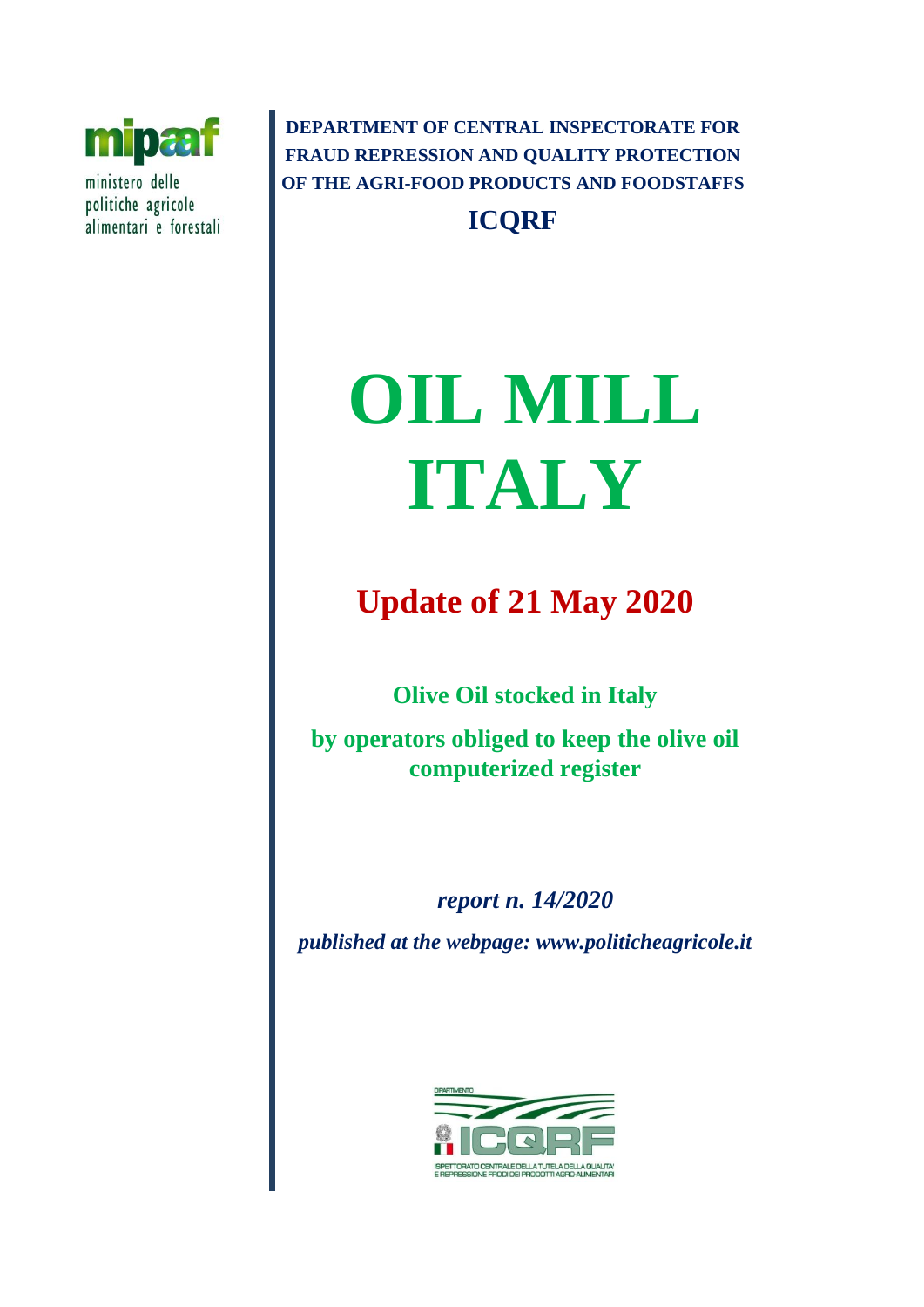## **Oil mill Italy at 21 May 2020**

The Report is drawn up by the ICQRF on data recorded in the olive oil computerized registers (RTO).

On 21 May 2020, the operators present in the online olive oil register were 24,217, representative of 26,322 active premises.

**Olive oils: 343,028 tons** in stocks. Compared to 14 May 2020 not significant changes (-1.2%) were recorded (347,112 tons). Data confirm the decreasing trend characteristic for the period. Nevertheless, the stocks keep being higher than the stocks recorded on 15 May 2019 (+29,5%).

## **1.Summary**

The stock of olive oil in Italy on 21 May 2020 is **343,028 tons**. Extra Virgin Olive Oil (EVO) represents the 69.8% of the stock. Among the EVO oil, the 61.0% (146,117 tons) is of Italian origin and the 32.6% is of EU origin. The extra-EU olive oil stocks (just 8,190 tons) and blend olive oils (6,990 tons) are marginal.

## *Table 1. Olive oil stocks in Italy by category and origin*

| <b>OLIVE OIL</b>                | Olive Oil in<br>bulk(t) | Olive oil packaged<br>(t) | Total (t)     | $\frac{0}{0}$ |
|---------------------------------|-------------------------|---------------------------|---------------|---------------|
| <b>EVO</b> oil                  | 219.711                 | 19.639                    | 239.350       | 69,8%         |
| <b>Italian</b>                  | 139.079                 | 7.039                     | 146.117       | 42,6%         |
| EU                              | 67.588                  | 10.465                    | 78.053        | 22,8%         |
| Extra EU                        | 8.088                   | 103                       | 8.190         | 2,4%          |
| <b>Blend</b>                    | 4.956                   | 2.033                     | 6.990         | 2,0%          |
| Virgin olive oil                | 5.105                   | 160                       | 5.265         | 1,5%          |
| <b>Italian</b>                  | 2.886                   | 138,3                     | 3.024         | 0,9%          |
| $\bm{E}\bm{U}$                  | 2.213                   | 20,9                      | 2.234         | 0,7%          |
| Extra EU                        | $\theta$                | $\theta$                  | $\mathcal{I}$ | 0.0%          |
| <b>Blend</b>                    | 6                       | $\theta$                  | 6             | 0,0%          |
| Lampante olive oil              | 30.978                  | $\blacksquare$            | 30.978        | 9,0%          |
| Olive oil and refined olive oil | 12.813                  | 3.450                     | 16.263        | 4,7%          |
| Pomace olive oil                | 39.399                  | 1.317                     | 40.716        | 11,9%         |
| Olive oil to be classified      | 10.456                  | $\blacksquare$            | 10.456        | 3,0%          |
| <b>ITALY</b>                    | 318.462                 | 24.566                    | 343.028       | 100%          |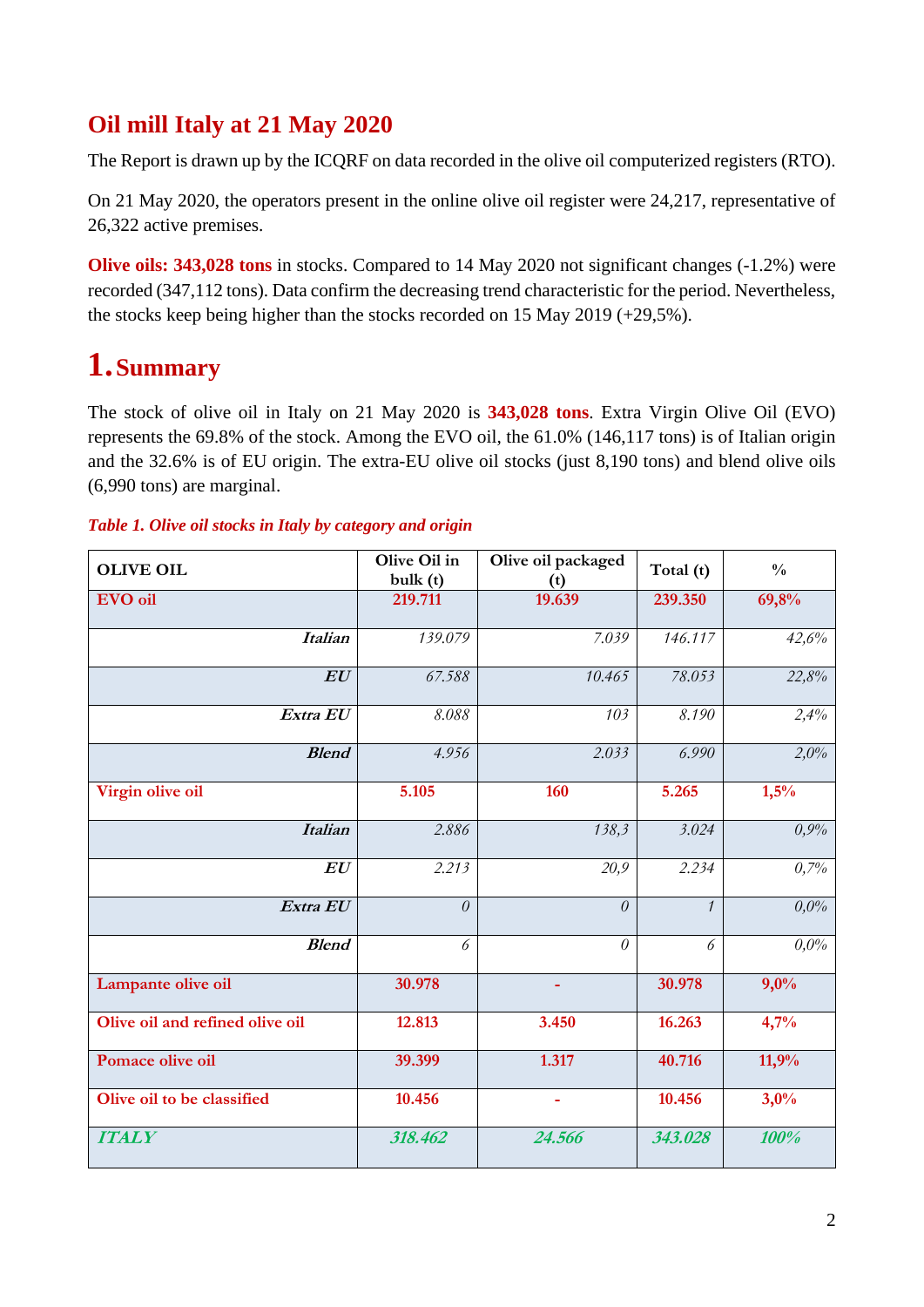# **2.Olive oil stocked in Italy**



*Figure 1. Trend of the national stock of olive oil by category: 15 February 2019 – 21 May 2020*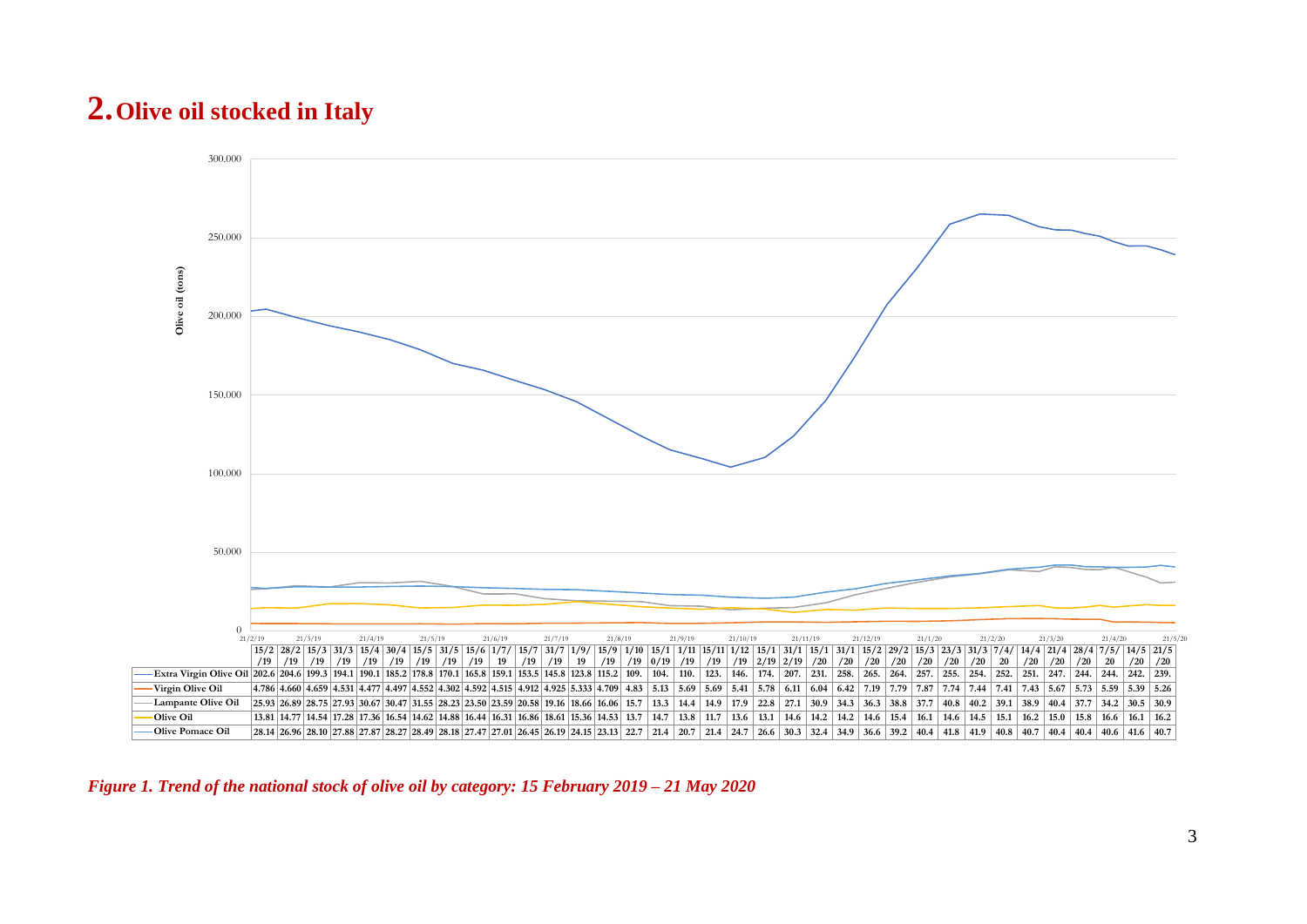

*Figure 2. Olive oil stocks by category*

## **Where is physically stocked the olive oil in Italy?**

Over half of the national olive oil (56%) is stocked in the regions of southern Italy, with the significant contribution of the regions Puglia and Calabria (36.9% and 10.5%, respectively). At the provincial level, 16.9% of olive oil is stocked in the province of Bari and 9.5% in Barletta-Andria-Trani, and 9.3% in Perugia province.



*Figure 3. Olive oil stocks by Geographic area*<sup>1</sup>

<sup>&</sup>lt;sup>1</sup> The allocation of the Regions in the geographical areas follows the ISTAT scheme: North: Piedmont, Valle d'Aosta, Liguria, Lombardy, Trentino-Alto Adige, Veneto, Friuli - Venezia Giulia, Emilia-Romagna; Center: Tuscany, Umbria, Marche, Lazio; South: Abruzzo, Molise, Campania, Puglia, Basilicata, Calabria; Islands: Sicily, Sardinia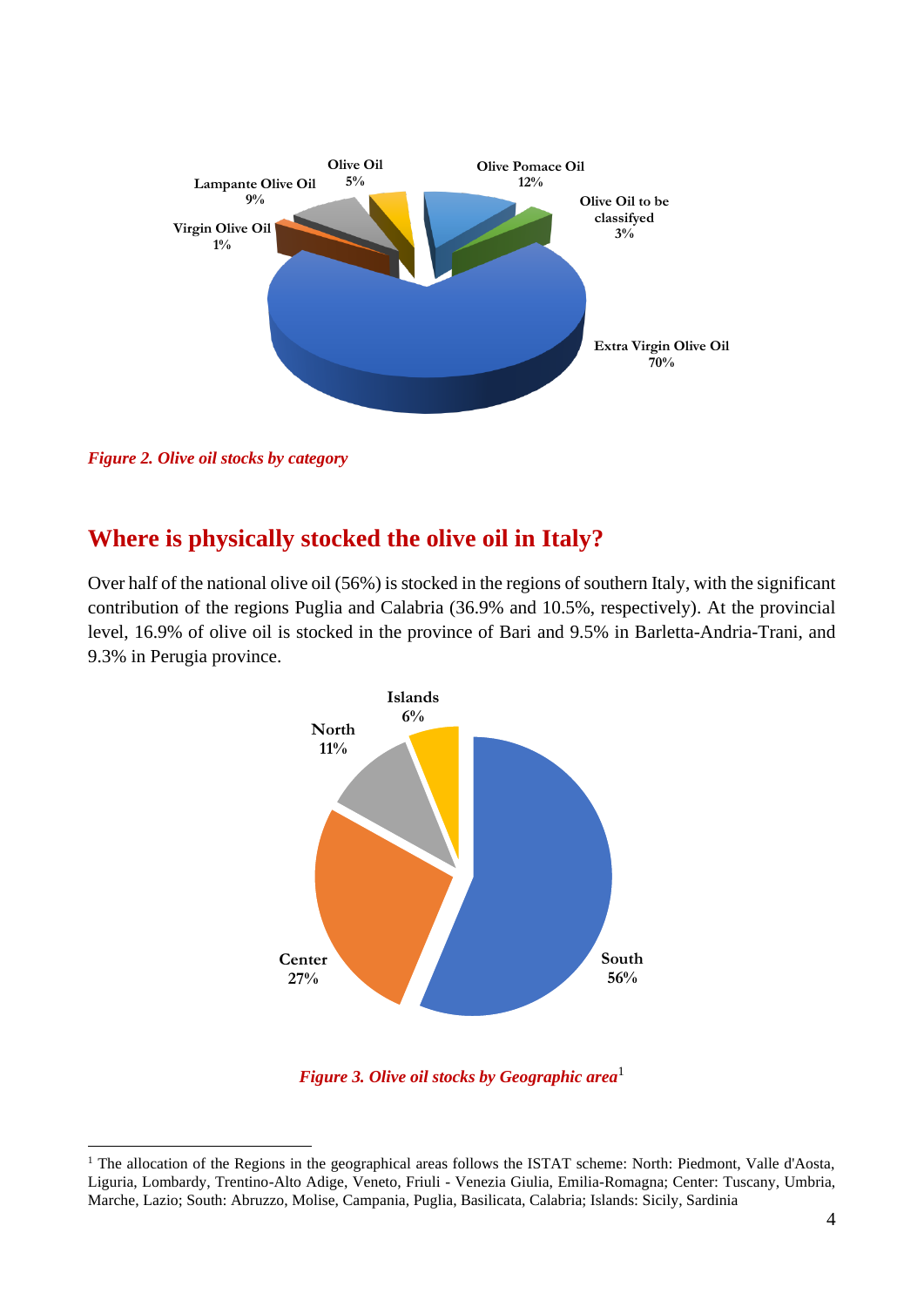

*Figure 4. Olive oil stocks by Region*



*Figure 5. Olive oil stocks by Province*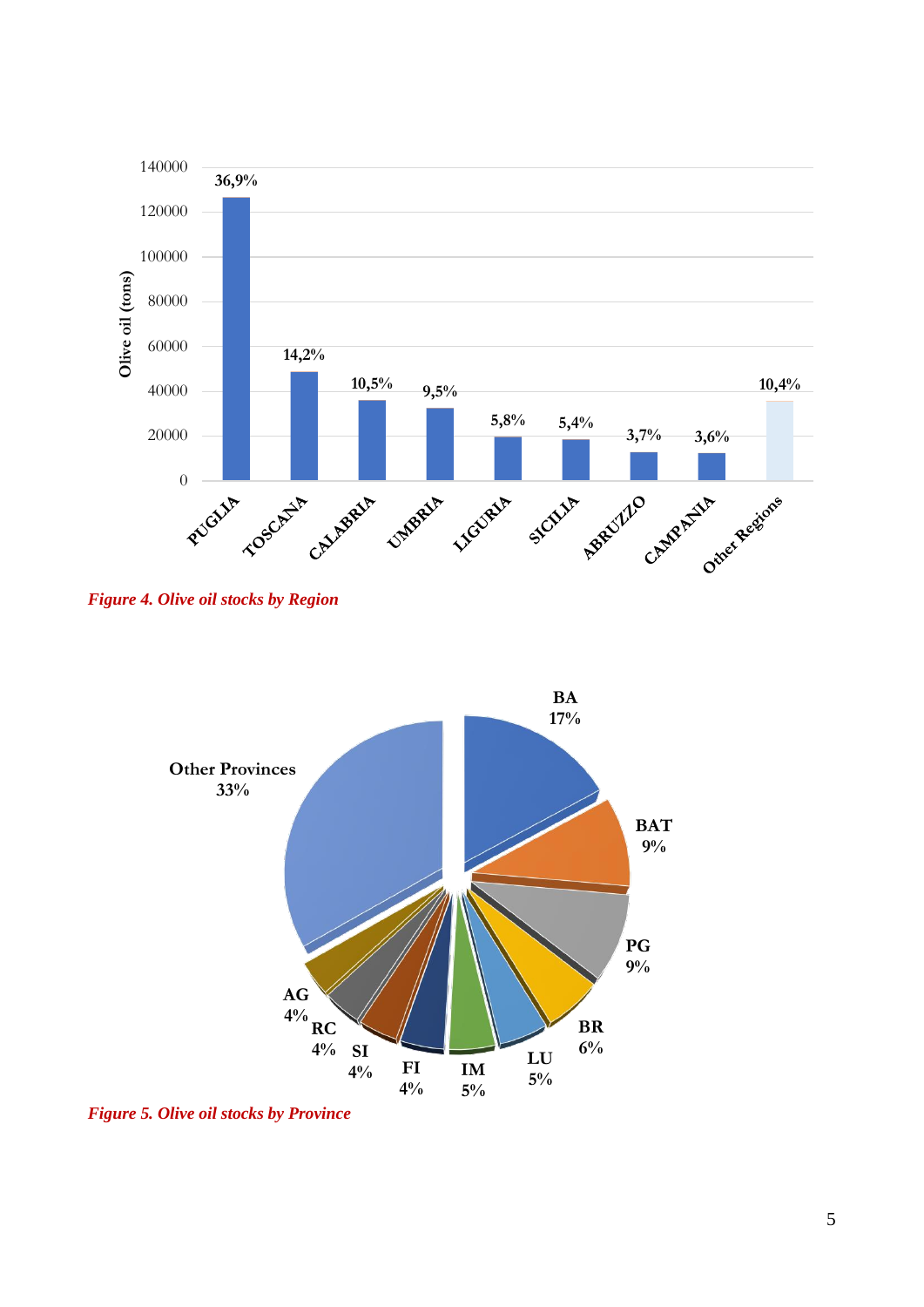| Geographic<br>Area | EVO oil | Virgin<br>olive oil | Lampante<br>olive oil | Olive oil and<br>refined olive<br>oil | Pomace<br>olive oil | Olive oil to be<br>classified | Total   |
|--------------------|---------|---------------------|-----------------------|---------------------------------------|---------------------|-------------------------------|---------|
| South              | 121.286 | 4.424               | 22.007                | 4.189                                 | 30.067              | 10.025                        | 191.998 |
| Center             | 73.871  | 455                 | 5.076                 | 8.049                                 | 4.894               | 219                           | 92.565  |
| North              | 29.156  | 283                 | 3.680                 | 3.897                                 | 792                 | 50                            | 37.858  |
| <b>Islands</b>     | 15.037  | 103                 | 215                   | 128                                   | 4.963               | 163                           | 20.608  |
| <b>ITALY</b>       | 239.350 | 5.265               | 30.978                | 16.263                                | 40.716              | 10.456                        | 343.028 |

## *Table 2. Olive oil stocks by Geographic Area and category. Data in tons*

At the regional level, the top 3 regions (Puglia, Tuscany, Calabria) hold the 61.6% of the total national stock.

*Table 3. Olive oil stocks by Region and category. Data in tons*

| Region            | EVO oil | <b>Virgin</b><br>olive oil | Lampante<br>olive oil    | Olive oil<br>and<br>refined<br>olive oil | <b>Pomace</b><br>olive oil | Olive oil to be<br>classified | <b>Total</b> |
|-------------------|---------|----------------------------|--------------------------|------------------------------------------|----------------------------|-------------------------------|--------------|
| <b>PUGLIA</b>     | 90.907  | 3.230                      | 9.407                    | 2.363                                    | 17.568                     | 3.153                         | 126.628      |
| <b>TOSCANA</b>    | 39.008  | 116                        | 3.758                    | 4.502                                    | 1.318                      | 57                            | 48.758       |
| <b>CALABRIA</b>   | 15.622  | 991                        | 8.888                    | 234                                      | 4.166                      | 6.127                         | 36.027       |
| <b>UMBRIA</b>     | 25.057  | 293                        | 1.067                    | 3.096                                    | 3.055                      | 15                            | 32.582       |
| <b>LIGURIA</b>    | 13.560  | 136                        | 3.676                    | 2.224                                    | 111                        | 25                            | 19.732       |
| <b>SICILIA</b>    | 13.095  | 98                         | 214                      | 72                                       | 4.945                      | 115                           | 18.539       |
| <b>ABRUZZO</b>    | 4.099   | 16                         | 3.668                    | 451                                      | 4.584                      | 38                            | 12.857       |
| <b>CAMPANIA</b>   | 8.100   | 177                        | 21                       | 1.076                                    | 2.385                      | 625                           | 12.384       |
| <b>LAZIO</b>      | 9.202   | 42                         | 250                      | 446                                      | 519                        | 136                           | 10.595       |
| E. ROMAGNA        | 4.494   | 19                         | $\theta$                 | 908                                      | 407                        | 1                             | 5.830        |
| <b>LOMBARDIA</b>  | 4.732   | 89                         | $\mathbf{1}$             | 511                                      | 118                        | 17                            | 5.468        |
| <b>PIEMONTE</b>   | 4.130   | 28                         | $\overline{\phantom{a}}$ | 176                                      | 154                        | $\Omega$                      | 4.489        |
| <b>BASILICATA</b> | 1.946   | $\overline{7}$             | 21                       | 62                                       | 1.358                      | 55                            | 3.449        |
| <b>VENETO</b>     | 2.093   | $10\,$                     | $\mathbf{1}$             | 78                                       | $\mathbf{1}$               | 3                             | 2.187        |
| <b>SARDEGNA</b>   | 1.942   | 5                          | $\mathbf{1}$             | 56                                       | 17                         | 47                            | 2.069        |
| <b>MOLISE</b>     | 612     | 3                          | $\overline{c}$           | $\overline{3}$                           | 6                          | 27                            | 652          |
| <b>MARCHE</b>     | 604     | $\overline{4}$             | $\overline{2}$           | 6                                        | $\overline{2}$             | 11                            | 630          |
| TRENTINO A.A.     | 95      | $\theta$                   | $\mathbf{1}$             | $\theta$                                 | $\mathbf{1}$               | $\Omega$                      | 97           |
| FRIULI V.G.       | 51      | $\mathbf{1}$               | $\qquad \qquad -$        |                                          |                            | $\overline{\mathbf{3}}$       | 54           |
| <b>ITALY</b>      | 239.350 | 5.265                      | 30.978                   | 16.263                                   | 40.716                     | 10.456                        | 343.028      |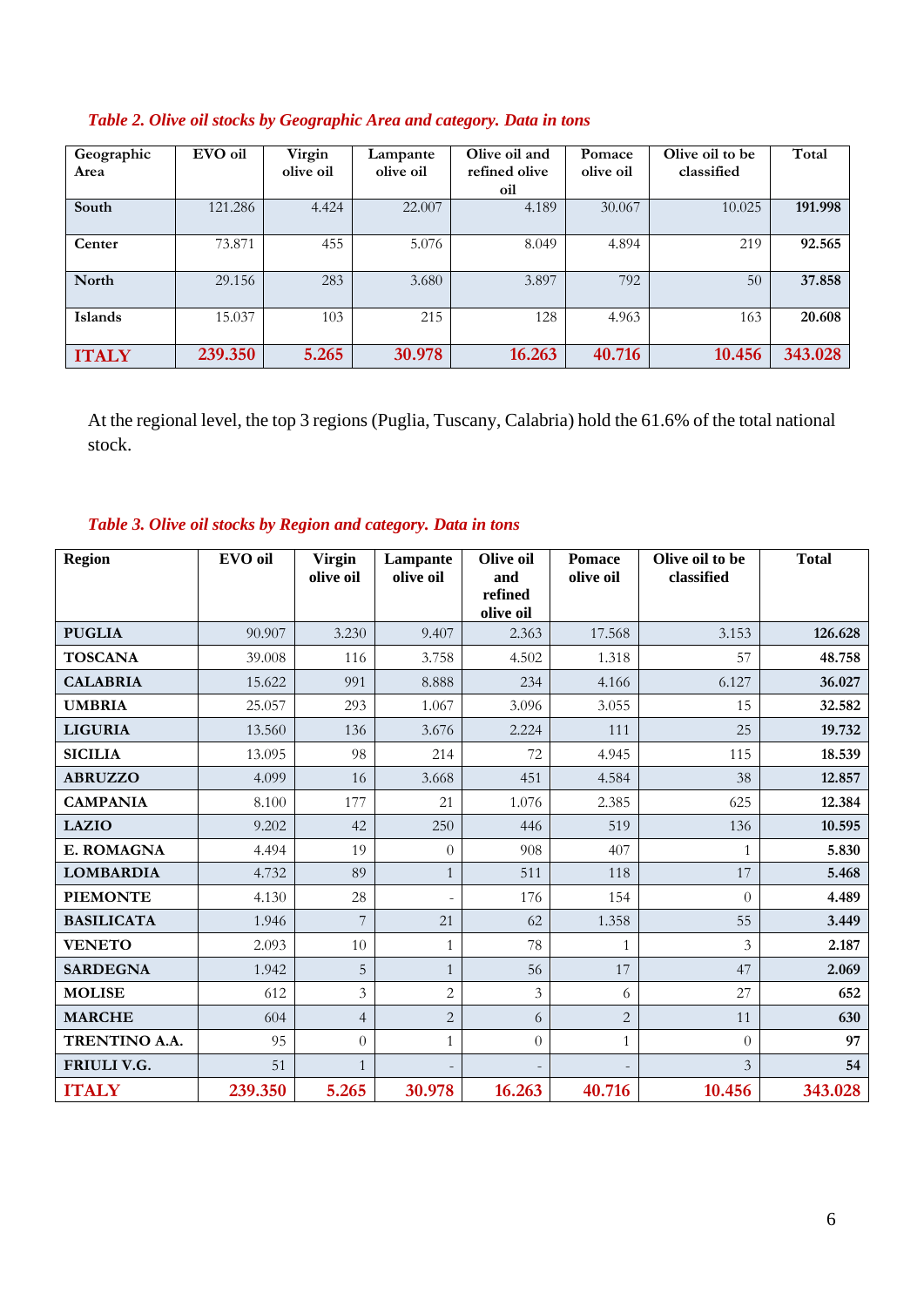| <b>Province</b>        | EVO oil | Virgin olive<br>oil | Lampante<br>olive oil | Olive oil<br>and refined<br>olive oil | <b>Pomace</b><br>olive oil | Olive oil to be<br>classified | <b>Total</b> |
|------------------------|---------|---------------------|-----------------------|---------------------------------------|----------------------------|-------------------------------|--------------|
| <b>BARI</b>            | 40.374  | 1.233               | 1.571                 | 2.071                                 | 11.568                     | 1.122                         | 57.939       |
| <b>BARLETTA-</b>       | 27.234  | 191                 | 1.081                 | 125                                   | 3.975                      | 28                            | 32.632       |
| <b>ANDRIA-TRANI</b>    |         |                     |                       |                                       |                            |                               |              |
| <b>PERUGIA</b>         | 24.320  | 280                 | 1.067                 | 3.066                                 | 3.035                      | 8                             | 31.775       |
| <b>BRINDISI</b>        | 10.035  | 1.058               | 5.637                 | 135                                   | 1.918                      | 989                           | 19.771       |
| <b>LUCCA</b>           | 9.885   | $\overline{3}$      | 3.685                 | 2.903                                 | 134                        | 6                             | 16.616       |
| <b>IMPERIA</b>         | 10.031  | 5                   | 3.676                 | 1.992                                 | 11                         | 18                            | 15.732       |
| <b>FIRENZE</b>         | 13.156  | 6                   | 6                     | 1.177                                 | 650                        | 13                            | 15.008       |
| <b>SIENA</b>           | 12.436  | 93                  | 16                    | 363                                   | 456                        | 9                             | 13.373       |
| <b>REGGIO DI</b>       | 1.731   | 588                 | 7.171                 | 82                                    | 1.268                      | 2.255                         | 13.094       |
| <b>CALABRIA</b>        |         |                     |                       |                                       |                            |                               |              |
| <b>AGRIGENTO</b>       | 8.108   | 60                  | 17                    | 20                                    | 4.159                      | 24                            | 12.387       |
| <b>FOGGIA</b>          | 10.097  | 30                  | 13                    | 20                                    | 75                         | 465                           | 10.699       |
| <b>CATANZARO</b>       | 7.880   | 81                  | 389                   | $\overline{2}$                        | 326                        | 1.491                         | 10.169       |
| <b>TERAMO</b>          | 494     | $\overline{2}$      | 3.656                 | 442                                   | 4.564                      | 5                             | 9.163        |
| <b>ROMA</b>            | 6.537   | $\overline{4}$      | 236                   | 250                                   | 41                         | 33                            | 7.101        |
| <b>COSENZA</b>         | 3.041   | 143                 | 168                   | 16                                    | 1.799                      | 1.625                         | 6.791        |
| <b>BENEVENTO</b>       | 3.572   | $\theta$            | $\overline{0}$        | 748                                   | 582                        | 113                           | 5.015        |
| <b>CREMONA</b>         | 4.095   | 88                  |                       | 302                                   | 100                        |                               | 4.585        |
| <b>CUNEO</b>           | 4.087   | $\overline{27}$     |                       | 172                                   | 153                        |                               | 4.439        |
| <b>SALERNO</b>         | 1.866   | 173                 | 20                    | 44                                    | 1.383                      | 461                           | 3.946        |
| <b>GENOVA</b>          | 3.272   | 129                 | L.                    | 196                                   | 92                         | $\overline{2}$                | 3.692        |
| <b>VIBO VALENTIA</b>   | 893     | 174                 | 1.154                 | 10                                    | 752                        | 628                           | 3.612        |
| <b>LECCE</b>           | 1.841   | 574                 | 830                   | $\mathbf{1}$                          | 18                         | 311                           | 3.574        |
| <b>Other Provinces</b> | 34.366  | 322                 | 587                   | 2.131                                 | 3.658                      | 852                           | 41.915       |
| <b>ITALY</b>           | 239.350 | 5.265               | 30.978                | 16.263                                | 40.716                     | 10.456                        | 343.028      |

### *Table 4. Olive oil stocks by Province and category. Data in tons*

At provincial level, it is clear a significant concentration of olive oil stocks: in the top 10 provinces is stocked the 66.6% of the Italian olive oil. Among these provinces, there are five from the centralnorthern Italy: Perugia, Lucca, Imperia, Florence, and Siena.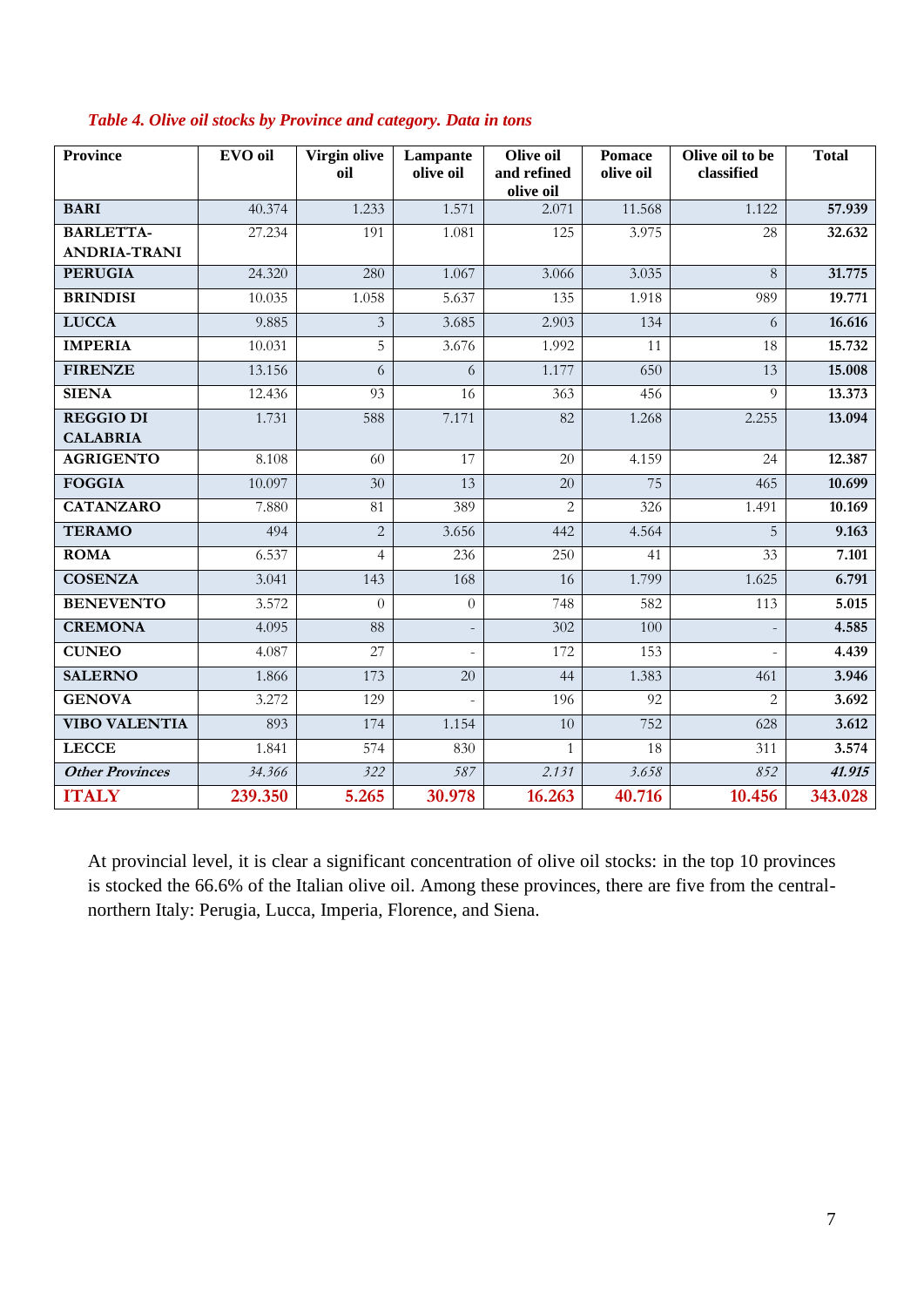# **3.Which olive oil in the olive mill Italy?**

Despite the large number of GIs present (47), out of a total of 17.4 million litres of GI olive oil in stock, the PDO Terra di Bari represent itself the 54.7% and the first 20 names 97.1% of the total GIs olive oil stocked in Italy.

Overall, the PDO / PGI olive oil in stock is equal to 4.7% of the total olive oil stocked in Italy and represents 6.7% of the stored EVO oil.

|                |                            | Litri      | $\frac{0}{0}$ |
|----------------|----------------------------|------------|---------------|
| 1              | <b>TERRA DI BARI</b>       | 9.536.539  | 54,7%         |
| $\overline{2}$ | <b>VAL DI MAZARA</b>       | 1.748.085  | 10,0%         |
| 3              | <b>TOSCANO</b>             | 1.199.308  | 6,9%          |
| 4              | <b>SICILIA</b>             | 1.089.603  | 6,2%          |
| 5              | <b>OLIO DI CALABRIA</b>    | 908.944    | 5,2%          |
| 6              | <b>UMBRIA</b>              | 429.141    | 2,5%          |
| 7              | <b>DAUNO</b>               | 326.593    | 1,9%          |
| 8              | <b>SARDEGNA</b>            | 271.080    | 1,6%          |
| 9              | <b>VALLI TRAPANESI</b>     | 209.887    | 1,2%          |
| 10             | <b>OLIO DI PUGLIA</b>      | 201.748    | 1,2%          |
| 11             | <b>RIVIERA LIGURE</b>      | 151.268    | 0,9%          |
| 12             | <b>MONTI IBLEI</b>         | 126.329    | 0,7%          |
| 13             | <b>COLLINE SALERNITANE</b> | 124.410    | 0,7%          |
| 14             | <b>COLLINA DI BRINDISI</b> | 111.997    | 0,6%          |
| 15             | <b>SABINA</b>              | 108.736    | 0,6%          |
| 16             | <b>GARDA</b>               | 99.739     | 0,6%          |
| 17             | <b>LAMETIA</b>             | 81.764     | 0,5%          |
| 18             | <b>CILENTO</b>             | 78.649     | 0,5%          |
| 19             | <b>VENETO</b>              | 77.610     | 0,4%          |
| 20             | <b>CHIANTI CLASSICO</b>    | 51.005     | 0,3%          |
|                | Other PDO/PGI              | 510.436    | 2,9%          |
|                | <b>Total PDO/PGI</b>       | 17.442.867 | 100,0%        |

#### *Table 5. PDO and PGI olive oil stocks*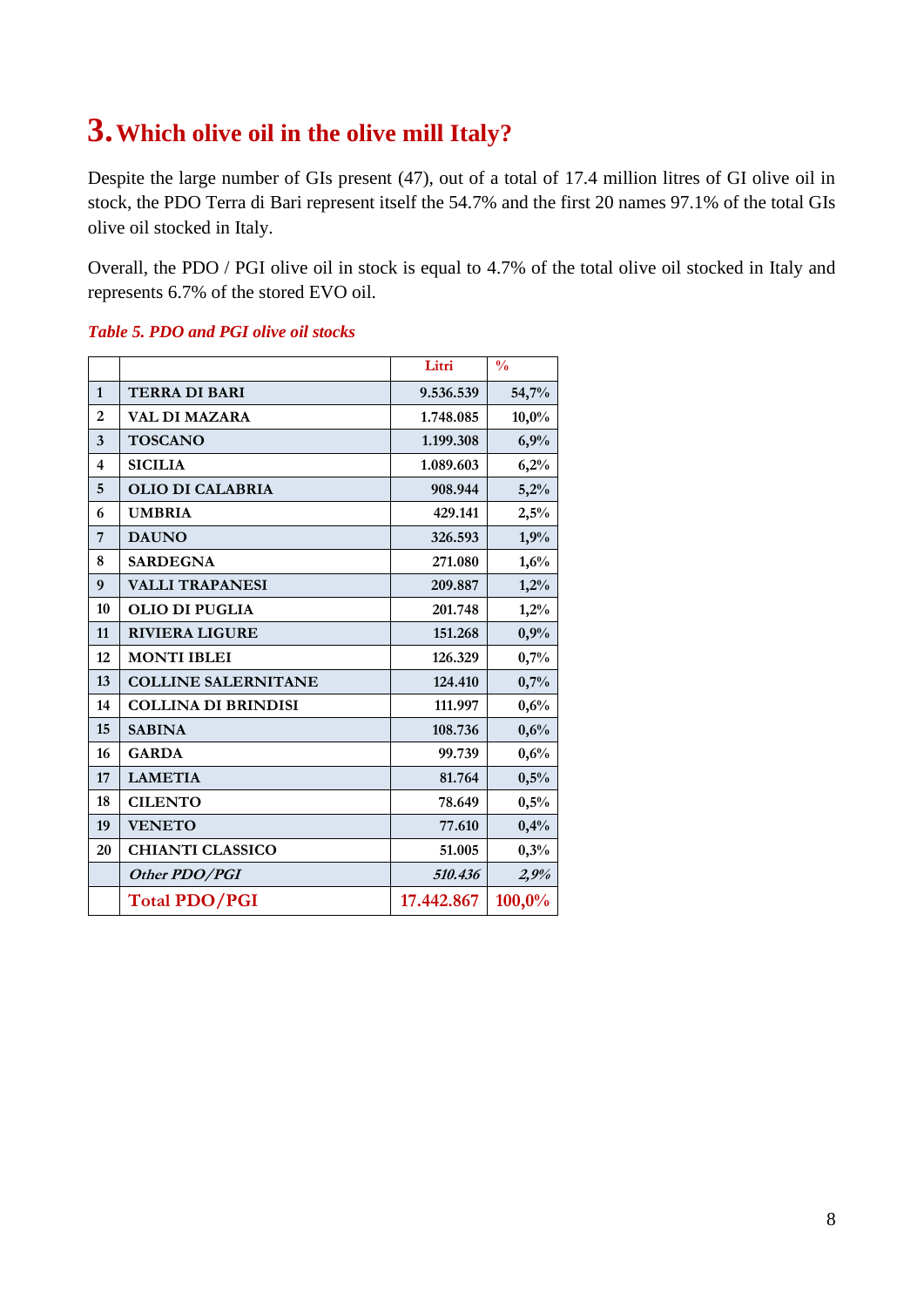**The total stock of "extra virgin olive oil" and "virgin olive oil" from organic farming amounts to 40,453 tons, almost exclusively EVO (99.8%).** It is a relevant figure since the EVO Bio constitutes 16.9% of the overall EVO stocked in Italy.

|                  | Organic EVO oil | <b>Organic Virgin</b><br>olive oil | Total organic<br>olive oil | $\frac{0}{0}$ |
|------------------|-----------------|------------------------------------|----------------------------|---------------|
| <b>EVO</b> oil   | 38.115,8        | 2.245,4                            | 40.361,2                   | 99,8%         |
| <i>Italian</i>   | 29.414,2        | 1.110,4                            | 30.524,7                   | 75,5%         |
| $\bm{E}\bm{U}$   | 3.388,7         | 368,4                              | 3.757,1                    | 9,3%          |
| Extra EU         | 4.107,1         | 65,2                               | 4.172,3                    | 10,3%         |
| <b>Blend</b>     | 1.205,7         | 701,4                              | 1.907,1                    | 4,7%          |
| Virgin olive oil | 87,4            | 4,0                                | 91,3                       | 0,2%          |
| <b>Italian</b>   | 87,4            | 4,0                                | 91,3                       | 0,2%          |
| EU               | 0,0             | 0,0                                | 0,0                        | $0.0\%$       |
| Extra EU         | 0,0             | 0,0                                | 0,0                        | $0.0\%$       |
| <b>Blend</b>     | 0,0             | 0,0                                | 0,0                        | $0.0\%$       |
| <b>ITALY</b>     | 38.203          | 2.249                              | 40.453                     | 100%          |

#### *Table 6. Organic olive oil stocks in Italy. Data in tons*

#### *Table 7. Organic olive oil stocks by Region and category. Data in tons*

| Region                     | Organic<br>EVO oil | Organic Virgin<br>olive oil | Total organic<br>olive oil | $\frac{0}{0}$ |
|----------------------------|--------------------|-----------------------------|----------------------------|---------------|
| <b>PUGLIA</b>              | 14.400,3           | 15,1                        | 14.415,4                   | 35,6          |
| <b>CALABRIA</b>            | 6.219,0            | 59,4                        | 6.278,5                    | 15,5          |
| <b>SICILIA</b>             | 5.772,6            | 5,1                         | 5.777,7                    | 14,3          |
| <b>TOSCANA</b>             | 4.443,8            | 1,2                         | 4.445,0                    | 11,0          |
| <b>UMBRIA</b>              | 2.351,4            |                             | 2.351,4                    | 5,8           |
| <b>LOMBARDIA</b>           | 1.329,2            | $\overline{\phantom{a}}$    | 1.329,2                    | 3,3           |
| <b>LIGURIA</b>             | 1.294,4            | 0,5                         | 1.294,9                    | 3,2           |
| <b>LAZIO</b>               | 1.167,3            | 0,5                         | 1.167,8                    | 2,9           |
| <b>CAMPANIA</b>            | 706,0              | 8,6                         | 714,6                      | 1,8           |
| <b>PIEMONTE</b>            | 696,4              |                             | 696,4                      | 1,7           |
| <b>EMILIA ROMAGNA</b>      | 519,8              |                             | 519,8                      | 1,3           |
| <b>VENETO</b>              | 493,8              | 0,3                         | 494,1                      | 1,2           |
| <b>SARDEGNA</b>            | 359,9              |                             | 359,9                      | 0,9           |
| <b>ABRUZZO</b>             | 239,4              | 0,1                         | 239,5                      | 0,6           |
| <b>BASILICATA</b>          | 153,2              | 0,5                         | 153,6                      | 0,4           |
| <b>MOLISE</b>              | 110,0              | 0,1                         | 110,0                      | 0,3           |
| <b>MARCHE</b>              | 80,1               | $\overline{a}$              | 80,1                       | 0,2           |
| <b>TRENTINO ALTO ADIGE</b> | 24,4               | ÷,                          | 24,4                       | 0,1           |
| FRIULI VENEZIA GIULIA      | 0,4                |                             | 0,4                        | 0,0           |
| <b>ITALIA</b>              | 40.361,2           | 91,3                        | 40.452,5                   | 100,0         |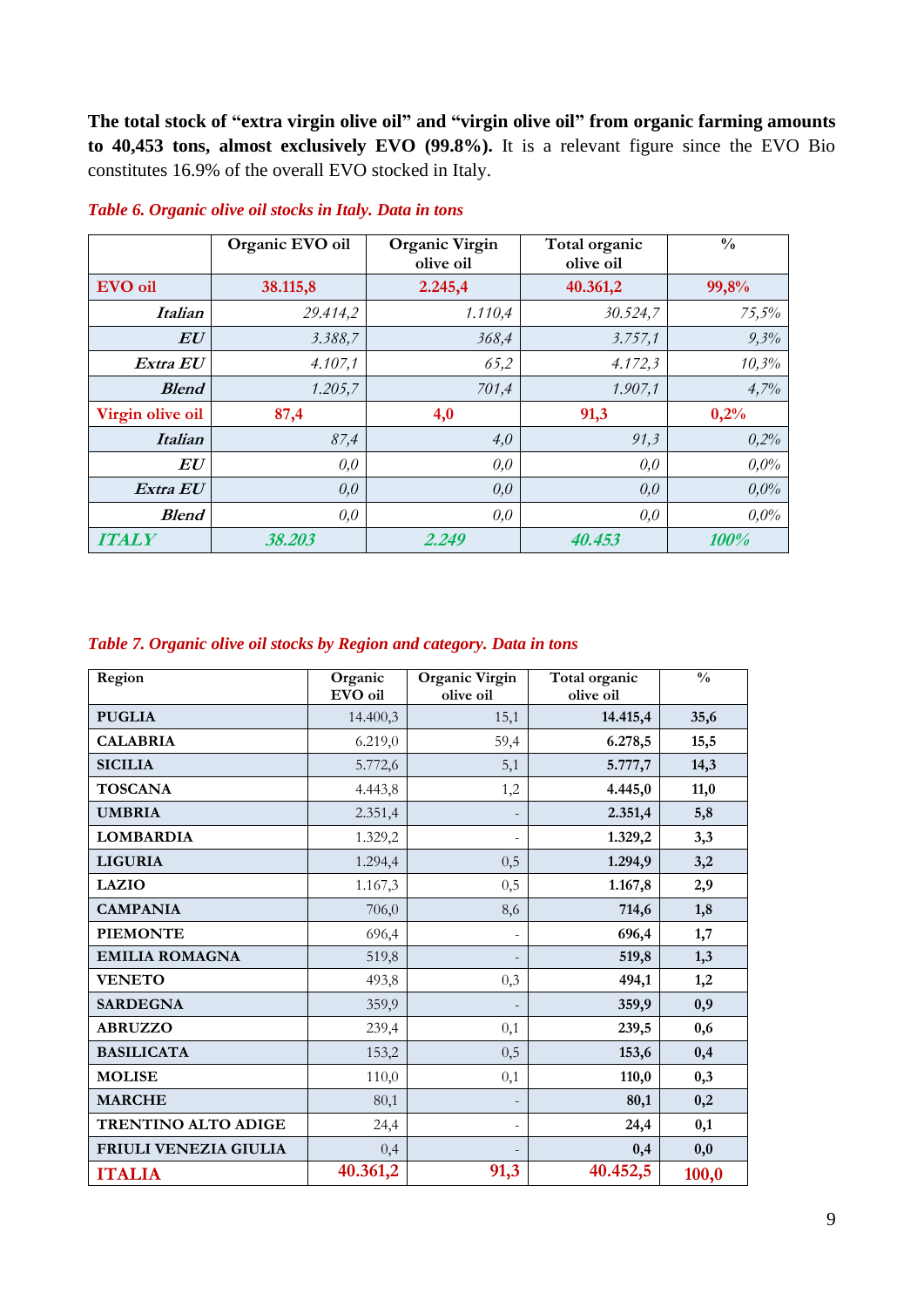## **4.Olive oil stocks 21 May 2020 vs. 15 May 2019**

Compared to 15 May 2019, olive oil stocks are 29.5% higher. This data is mainly justified by the changes in EVO oil stock, and, in particular, by the changes in stock of the Italian EVO. Indeed, the Italian EVO oil stock is 50,118 tons (+52.2%) higher than the stock registered on 15 May 2019.

The increases in olive-pomace oil (+42.9%) deserve to be mentioned.

Very high compared to the milling season and the 2019 value is the amount of olive oil stock to be classified  $(+51.5\%)$ .

|                                 | Total 21/05/2020 | Total 15/05/2019 | Diff. % |
|---------------------------------|------------------|------------------|---------|
| EVO oil                         | 239.350          | 178.855          | 33,8%   |
| Italian                         | 146.117          | 95.999           | 52,2%   |
| EU                              | 78.053           | 74.302           | 5,0%    |
| Extra EU                        | 8.190            | 3.397            | 141,1%  |
| <b>Blend</b>                    | 6.990            | 5.157            | 35,5%   |
| Virgin olive oil                | 5.265            | 4.552            | 15,7%   |
| Italian                         | 3.024            | 2.714            | 11,4%   |
| EU                              | 2.234            | 1.345            | 66,2%   |
| Extra EU                        | $\mathcal{I}$    | 493              | n.s.    |
| <b>Blend</b>                    | 6                | $\theta$         | n.s.    |
| Lampante olive oil              | 30.978           | 31.550           | $-1,8%$ |
| Olive oil and refined olive oil | 16.263           | 14.621           | 11,2%   |
| Pomace olive oil                | 40.716           | 28.499           | 42,9%   |
| Olive oil to be classified      | 10.456           | 6.903            | 51,5%   |
| <b>ITALY</b>                    | 343.028          | 264.981          | 29,5%   |

### *Table 8. Olive oil stocks 21 May 2020 vs 15 May 2019. Data in tons*

*n.s.: non significative*